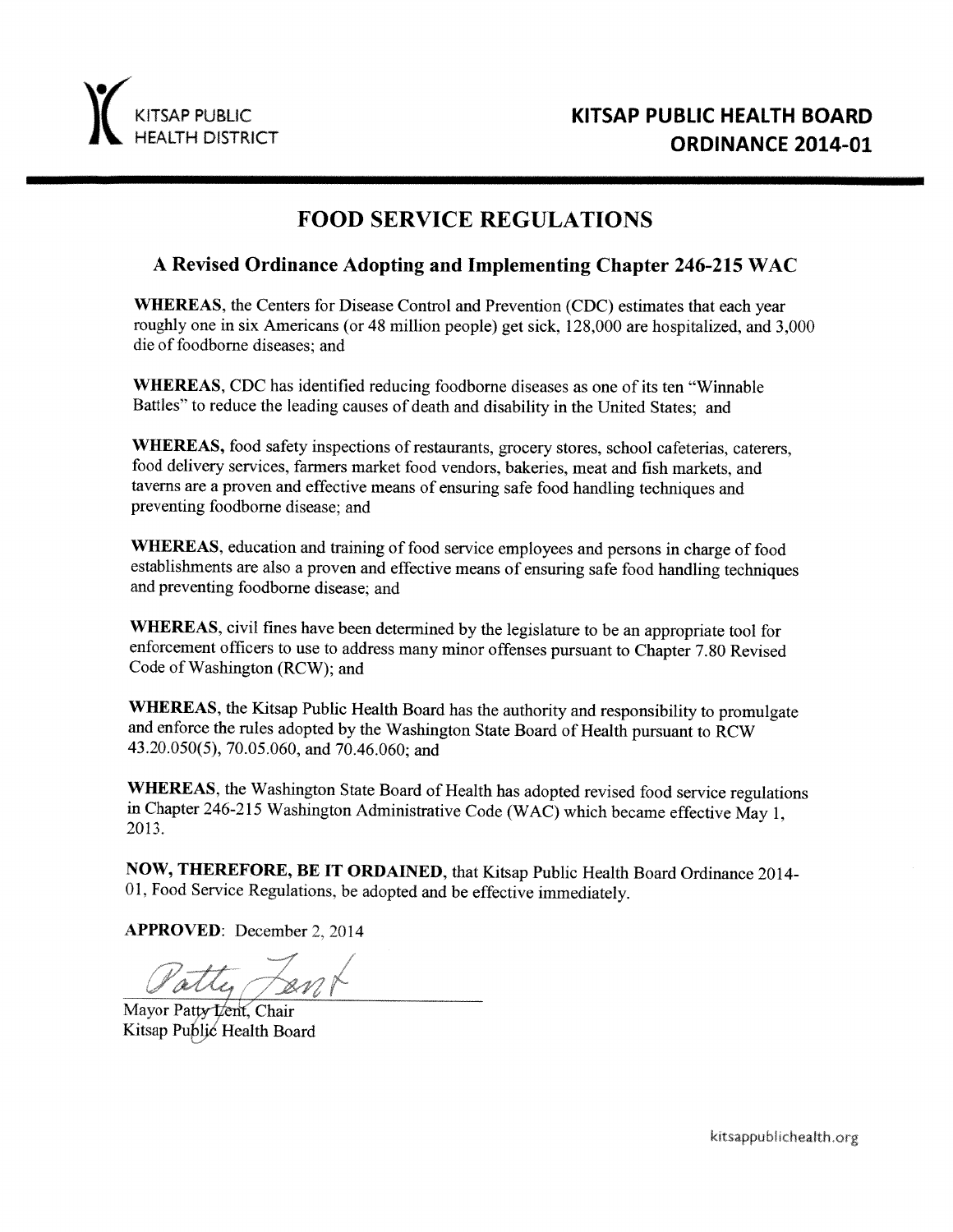## **SECTION 1. AUTHORITY AND PURPOSE**

- A. Pursuant to RCW 43.20.050(5), 70.05.060, 70.46.060 and WAC 246-215, the purpose of these regulations is to safeguard public health and provide to consumers food that is safe, unadulterated, and honestly presented.
- B. It is expressly the purpose of these regulations to provide for, and promote the health of, the general public and not to create or otherwise establish or designate any particular class or group of persons who will, or should be, especially protected or benefited by the terms of these regulations.
- C. Nothing contained in these regulations is intended to be, nor shall be construed to create or form the basis for any liability on the part of the Kitsap Public Health Board or the Kitsap Public Health District, or its officers, employees, or agents, for any injury or damage resulting from the failure of any person subject to these regulations to comply with these regulations, or by reason or in consequence of any act or omission in connection with the implementation or enforcement of these regulations on the part of the Kitsap Public Health District.
- D. These regulations are intended to coordinate with other applicable state and local rules for water supply; sewage conveyance, treatment and disposal; solid and hazardous waste handling; smoking in public places; and building, plumbing, and mechanical.

# **SECTION 2. ADMINISTRATION**

- A. The Health Officer and/or his or her designated representative shall administer and enforce these regulations under the authority of RCW 70.05.070.
- B. The Health Officer is authorized to take other such actions as he or she deems necessary to maintain public health and sanitation and to carry out the purpose of this ordinance under the authority of RCW 70.05.070. Any additional policies or standards deemed necessary by the Health Officer shall be in writing and readily available for public inspection and viewing.
- C. The Public Health Board may charge fees for the administration of this ordinance under the authority of RCW 70.05.060.
- D. The Health Officer may collect fees for the administration of this ordinance under the authority of RCW 70.05.070.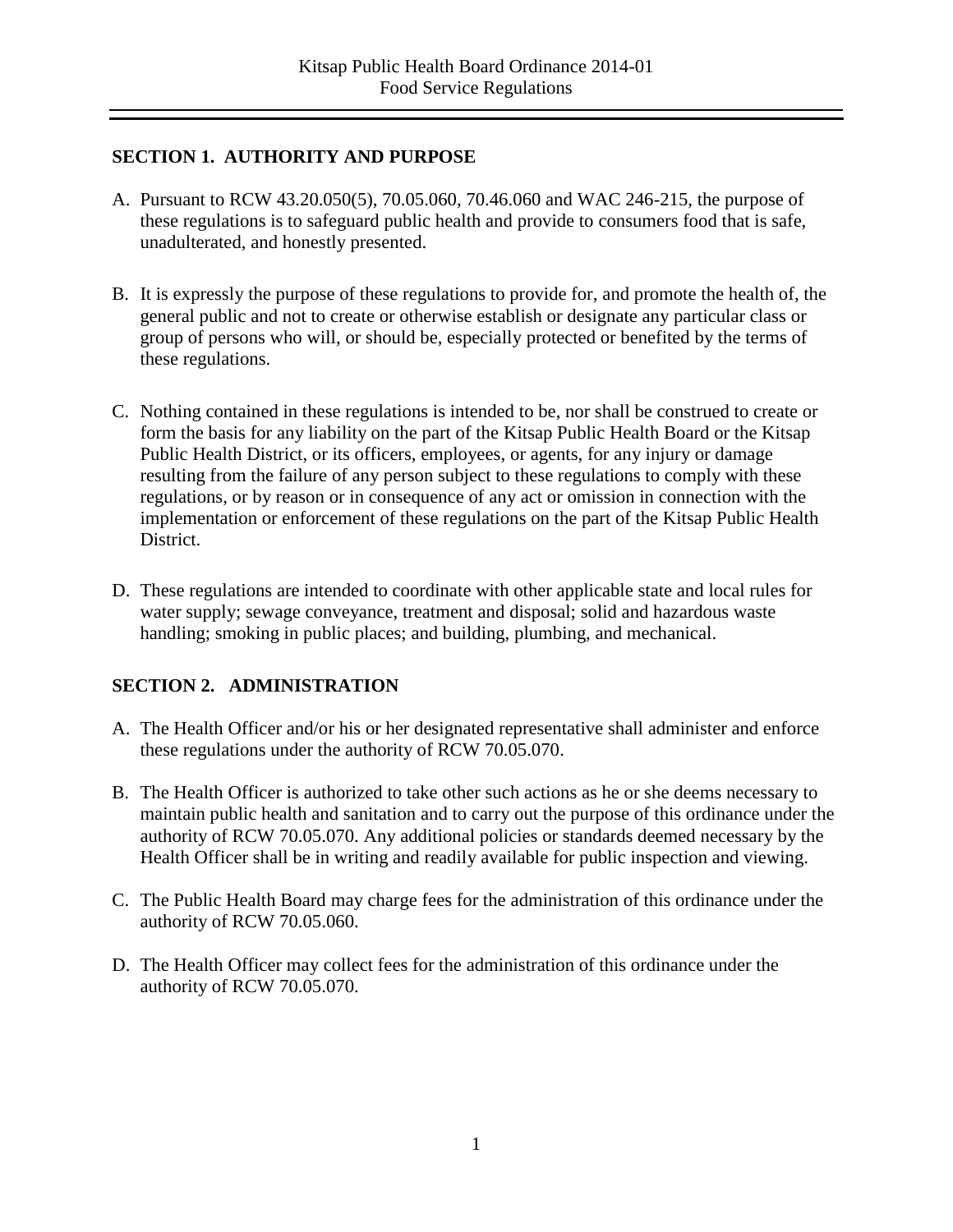### **SECTION 3. APPLICABILITY AND JURISDICTION**

- A. These regulations shall apply to all food establishments and in all territory within the boundaries of Kitsap County, except actions by persons on lands under the jurisdiction of the Federal Government or recognized Native American Nations and Tribes.
- B. The requirements of these regulations apply to an operation that meets the definition of a **"food establishment"** or "**temporary food establishment"** as defined in WAC 246-215- 01115.

## **SECTION 4. ADOPTION BY REFERENCE**

- A. The rules and regulations of the Washington State Board of Health for Food Service, as set forth in WAC 246-215, or as amended, are hereby adopted and incorporated herein by reference.
- B. Any additional policies or standards promulgated in writing by the Health Officer pursuant to Section 2.B. are adopted and incorporated herein by reference.

## **SECTION 5. DEFINITIONS**

For the purposes of administration and enforcement of this ordinance, the following definitions shall apply in addition to those found in WAC 246-215.

- A. **Health Officer:** The legally qualified physician who has been appointed by the Kitsap Public Health Board as the health officer of the Kitsap Public Health District, or his or her designated representative.
- B. **Health District:** The Kitsap Public Health District.
- C. **Menu:** A list of food prepared by and served at a food establishment, the style of food served at a food establishment and the method of preparation to serve that style of food.
- D. **Probation:** A period of observation, following a notice and warning, to determine improvement or compliance with the regulations.
- E. **Public Health Board:** The Kitsap Public Health Board.
- F. **Seasonal Food Establishment:** A food establishment or temporary food establishment that operates for a time period of at least six months, but not more than nine months, within a twelve month period.
- G. **Valid permit:** Current, written approval to operate a food establishment by the Health Officer.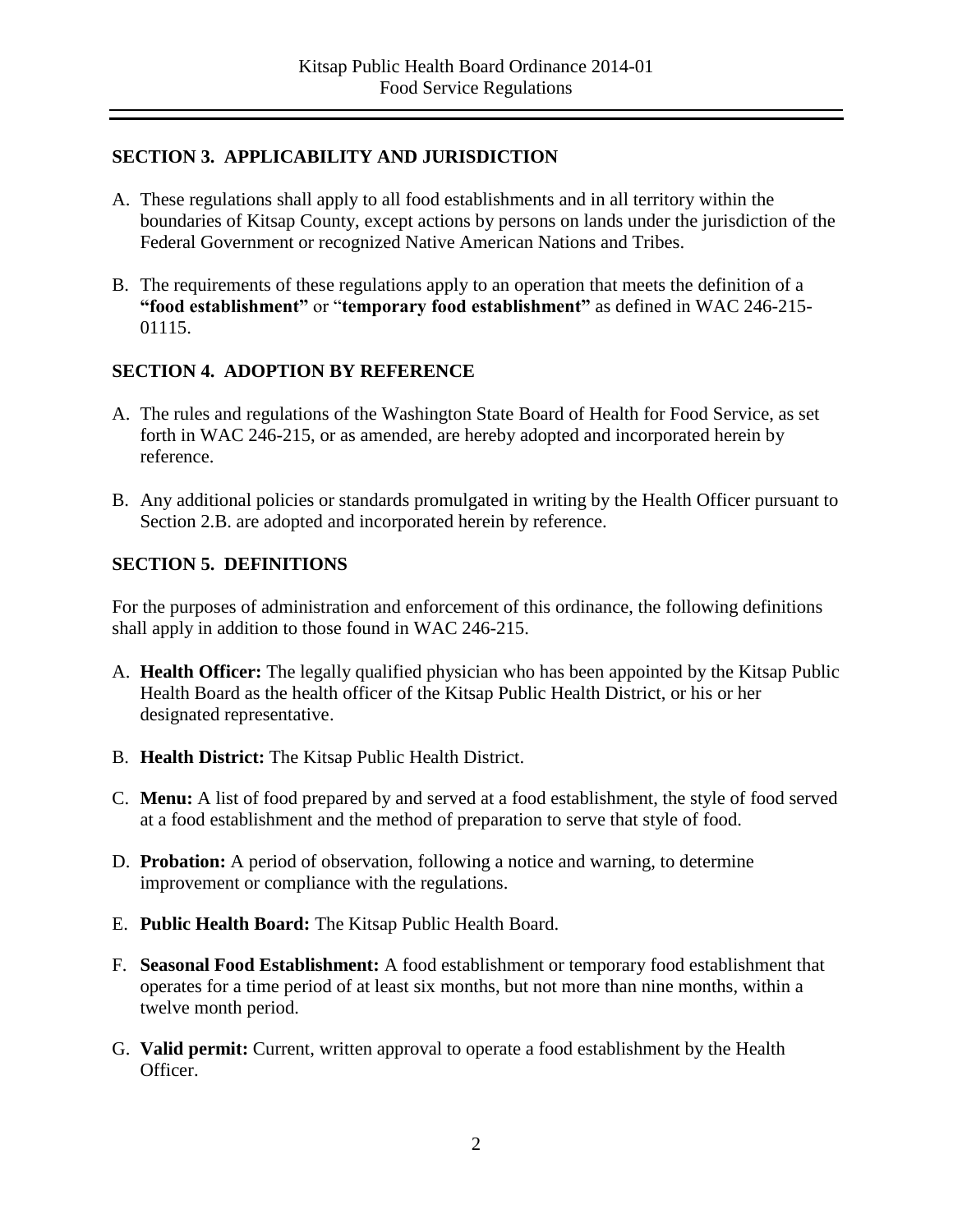### **SECTION 6. MINIMUM STANDARDS FOR FOOD SERVICE**

- A. Food Establishment Permits.
	- 1. Permit Required.
		- a) A valid permit from the Health Officer is required to operate a food establishment. No person shall operate a food establishment without a valid permit from the Health Officer unless specifically exempted by these regulations, or the Health Officer, to do so.
		- b) A food establishment shall not be remodeled (i.e., altered, modified, or expanded) until the Health Officer has reviewed and approved of the remodel proposal. A person proposing the remodel of a food establishment shall apply for a permit in accordance with these regulations.
		- c) An existing structure shall not be converted to a food establishment until the Health Officer has reviewed and approved the conversion proposal. A person proposing the conversion of an existing structure to a food establishment shall apply for a permit in accordance with these regulations.
		- d) The menu for a food establishment shall not be changed without review and approval by the Health Officer. An applicant shall apply for a menu change in accordance with these regulations unless otherwise approved by the Health Officer.
	- 2. Application for Permit. An applicant shall a submit an application for a permit to the Health Officer at least 30 calendar days before the date planned for operating a food establishment. Application for a permit shall be made on forms, or by means, specified by the Health Officer. An applicant shall submit the designated fee with an application for permit.
	- 3. Permit Issuance. A permit to operate a food establishment shall be issued to the applicant by the Health Officer when the Health Officer has determined that:
		- a) A complete, accurate, and factual application has been received by, and is on file with, the Health District;
		- b) The permit applicant has demonstrated compliance with these regulations; and
		- c) The permit applicant has made payment to the Health District for any and all fees required by these regulations. Permit application fees are non-refundable.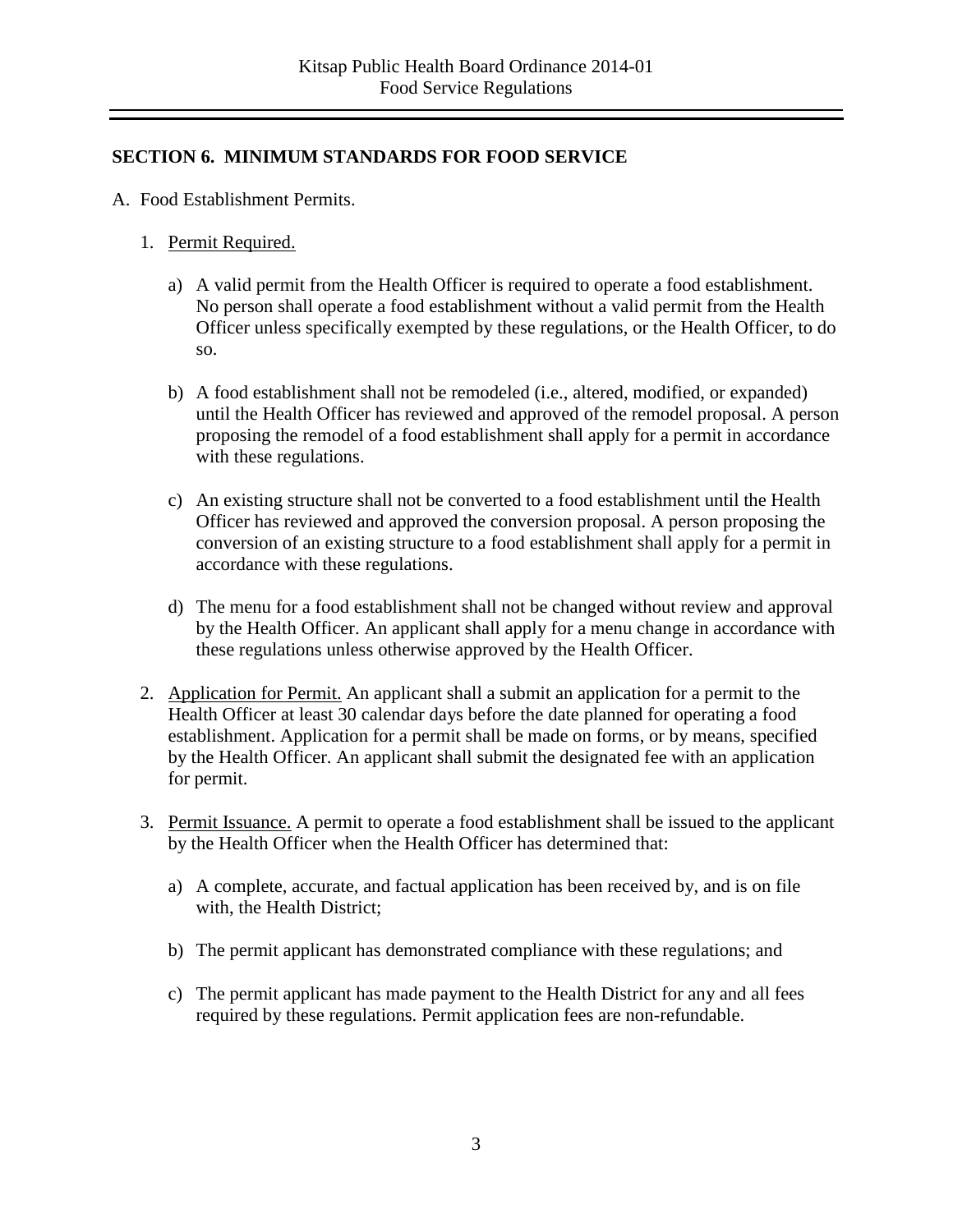- 4. Period of Permit Validity.
	- a) A permit is valid for up to one calendar year, generally July 1 through June 30, and all permits shall expire on June  $30<sup>th</sup>$  of each calendar year.
	- b) The Health Officer may, at his or her discretion, prorate permit application fees on a semi-annual basis depending on the date of submittal.
- 5. Conditions for Permit Retention. Upon acceptance of the permit issued by the Health Officer, the permit holder shall comply with these regulations and WAC 246-215.
- 6. Permit Renewal. A permit holder may apply to renew an expiring permit by:
	- a) Submitting the appropriate and designated permit fee to the Health District at least 30 calendar days prior to the expiration of the valid permit.
	- b) The Health Officer may renew a permit in accordance with Section 6.A.3.
- 7. Permit Transfer. A food establishment permit is not transferable.
- 8. Denial of Permit Application. The Health Officer may deny a permit application in accordance with these regulations.
- B. Temporary and Seasonal Food Establishment Permits. The following section applies specifically to temporary food establishments and seasonal food establishments.
	- 1. Permit Required.
		- a) A valid permit from the Health Officer is required to operate a temporary or seasonal food establishment. No person shall operate a temporary or seasonal food establishment without a valid permit from the Health Officer unless specifically exempted by these regulations, or the Health Officer, to do so.
		- b) The menu for a temporary or seasonal food establishment shall not be changed without review and approval by the Health Officer. An applicant shall apply for a menu change in accordance with Sections 6.B.2. and 6.B.3. unless otherwise approved by the Health Officer.
		- c) A temporary or seasonal food establishment shall operate only at a location approved by the Health Officer.
	- 2. Application for Permit. An applicant shall a submit an application for a permit to the Health Officer at least 14 calendar days before the date planned for operating a temporary or seasonal food establishment. Application for a permit shall be made on forms, or by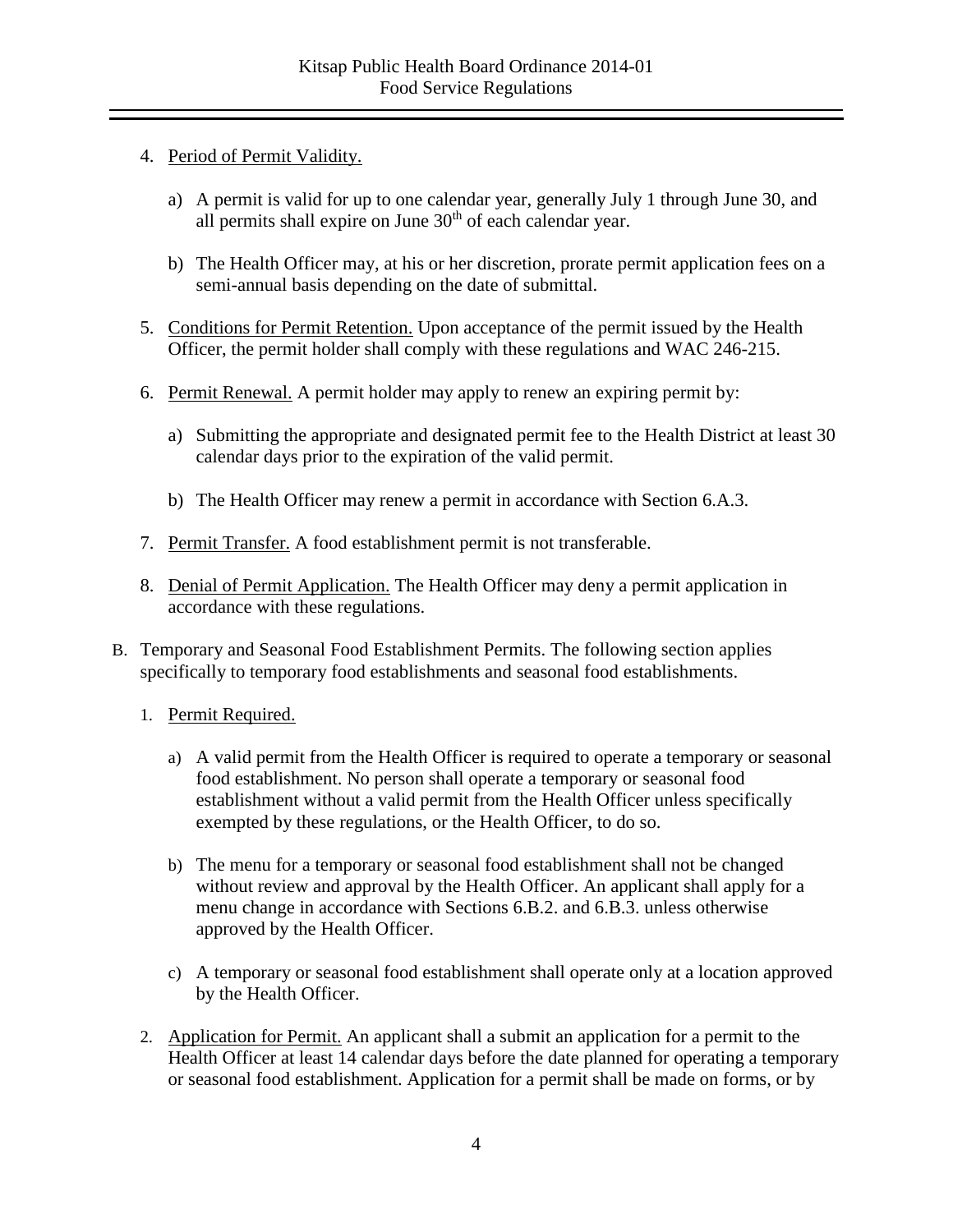means, specified by the Health Officer. An applicant shall submit the designated fee with an application for permit.

- 3. Permit Issuance. A permit to operate a temporary or seasonal food establishment shall be issued to the applicant by the Health Officer when the Health Officer has determined that:
	- a) A complete, accurate, and factual application has been received by, and is on file with, the Health District;
	- b) The permit applicant has demonstrated compliance with these regulations; and
	- c) The permit applicant has made payment to the Health District for any and all fees required by these regulations. Permit application fees are non-refundable.
- 4. Period of Permit Validity. A permit for a temporary or seasonal food establishment is valid until the expiration date noted by the Health Officer.
- 5. Conditions for Permit Retention. Upon acceptance of the permit issued by the Health Officer, the permit holder shall comply with these regulations and WAC 246-215.
- 6. Permit Transfer. A temporary or seasonal food establishment permit is not transferable.
- 7. Denial of Permit Application. The Health Officer may deny a permit application in accordance with these regulations.
- C. Access and Inspection Required.
	- 1. Access Allowed at Reasonable Times after Due Notice. After the Health Officer presents official credentials and provides notice of the purpose of, and intent to conduct, an inspection, the person in charge shall allow the Health Officer to determine if the food establishment is in compliance with these regulations by allowing access to the establishment, allowing inspection, and providing information and records specified in these regulations and to which the Health Officer is entitled according to law, during the food establishment's hours of operation and other reasonable times.
	- 2. Pre-operational Inspection. A pre-operational inspection by the Health Officer shall be completed before a permit is issued to operate a food establishment. The Health Officer may, at his or her discretion, waive the requirement for a pre-operational inspection.
	- 3. Operational/Routine Inspections. The Health Officer shall complete routine operational inspections of food establishments in accordance with the regulations. The person in charge shall allow inspections by the Health Officer in accordance with the regulations.
	- 4. Reinspections. A reinspection may be required by the Health Officer, or requested by the permit holder, in accordance with these regulations.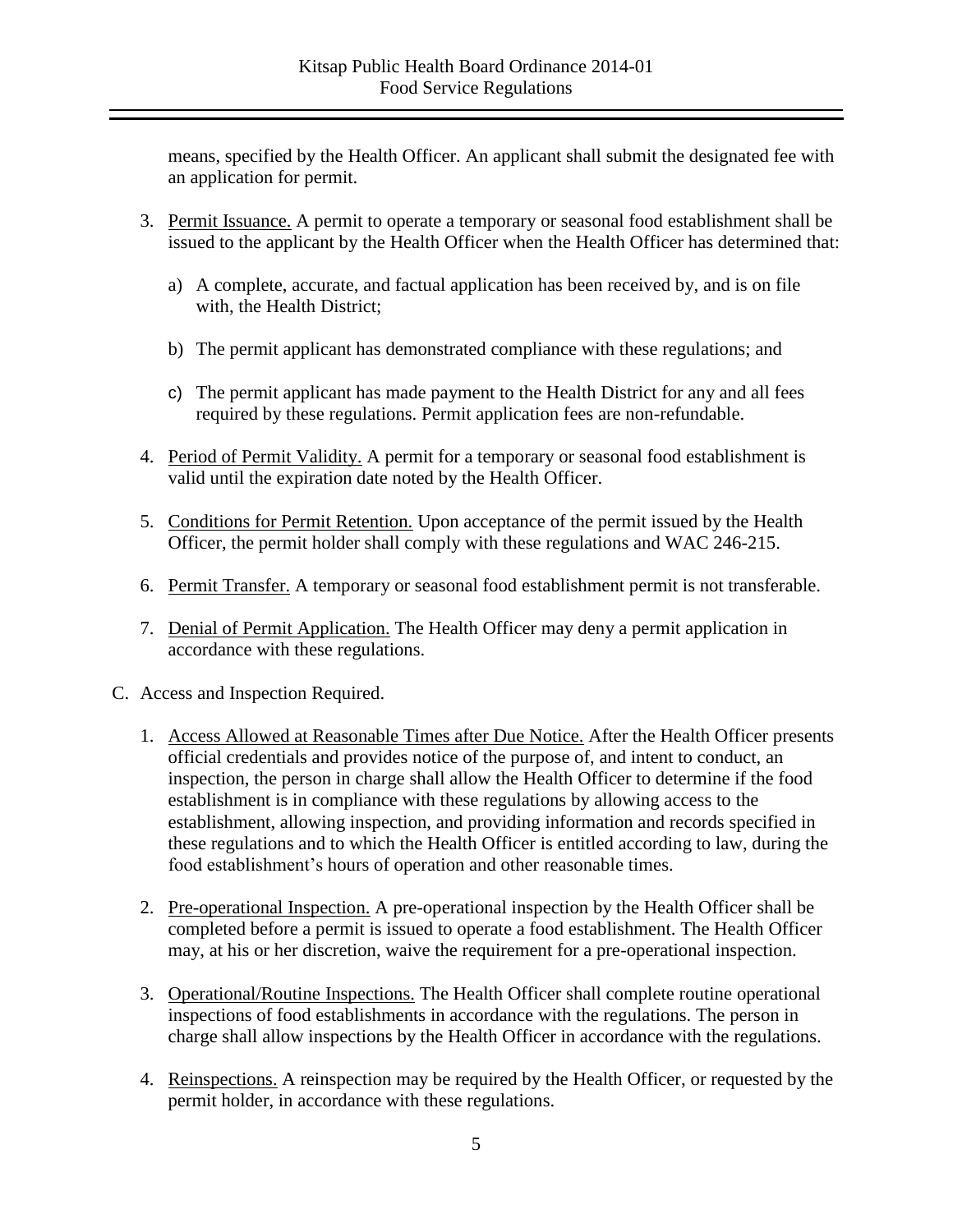- D. Management Requirements for Food Establishments. In accordance with these regulations, a permit holder shall ensure that:
	- 1. A designated person in charge is present at the food establishment during all hours of operation;
	- 2. The designated person in charge can demonstrate to the Health Officer that they are knowledgeable about foodborne disease prevention, these regulations, and when appropriate the application of the hazard analysis and critical control point principles; and
	- 3. The designated person in charge is operating the food establishment in compliance with these regulations.
- E. Food Worker Cards Required.
	- 1. The permit holder and person in charge of a food establishment shall ensure that all food employees are in compliance with the provisions of RCW 69.06 and WAC 246-217 for obtaining and renewing food worker cards.
	- 2. The permit holder and person in charge of a food establishment shall display the original or a copy of the valid food worker card for each food employee at the employee's place of employment for inspection by the Health Officer.
	- 3. Any person engaged in the operation of a food establishment who handles unwrapped or unpackaged foods shall be in compliance with the food worker card requirements of RCW 69.06 and WAC 246-217.
- F. Employee Health. The permit holder, person in charge, and food employees shall comply with the employee health requirements of the regulations to prevent foodborne illnesses and disease transmission, and to protect public health.

#### **SECTION 7. ENFORCEMENT**

- A. Any person operating a food establishment without a valid operating permit issued by the Health Officer may be guilty of a misdemeanor under RCW 70.05.120.
- B. The Health Officer may, at his or her discretion, initiate any one or combination of, the compliance methods identified in WAC 246-215-08600 (11).
- C. The Health Officer may suspend or revoke any permit to operate a food establishment in accordance with WAC 246-215-08600.
- D. The Health Officer may suspend or revoke any permit to operate a food establishment for failure to submit required fees.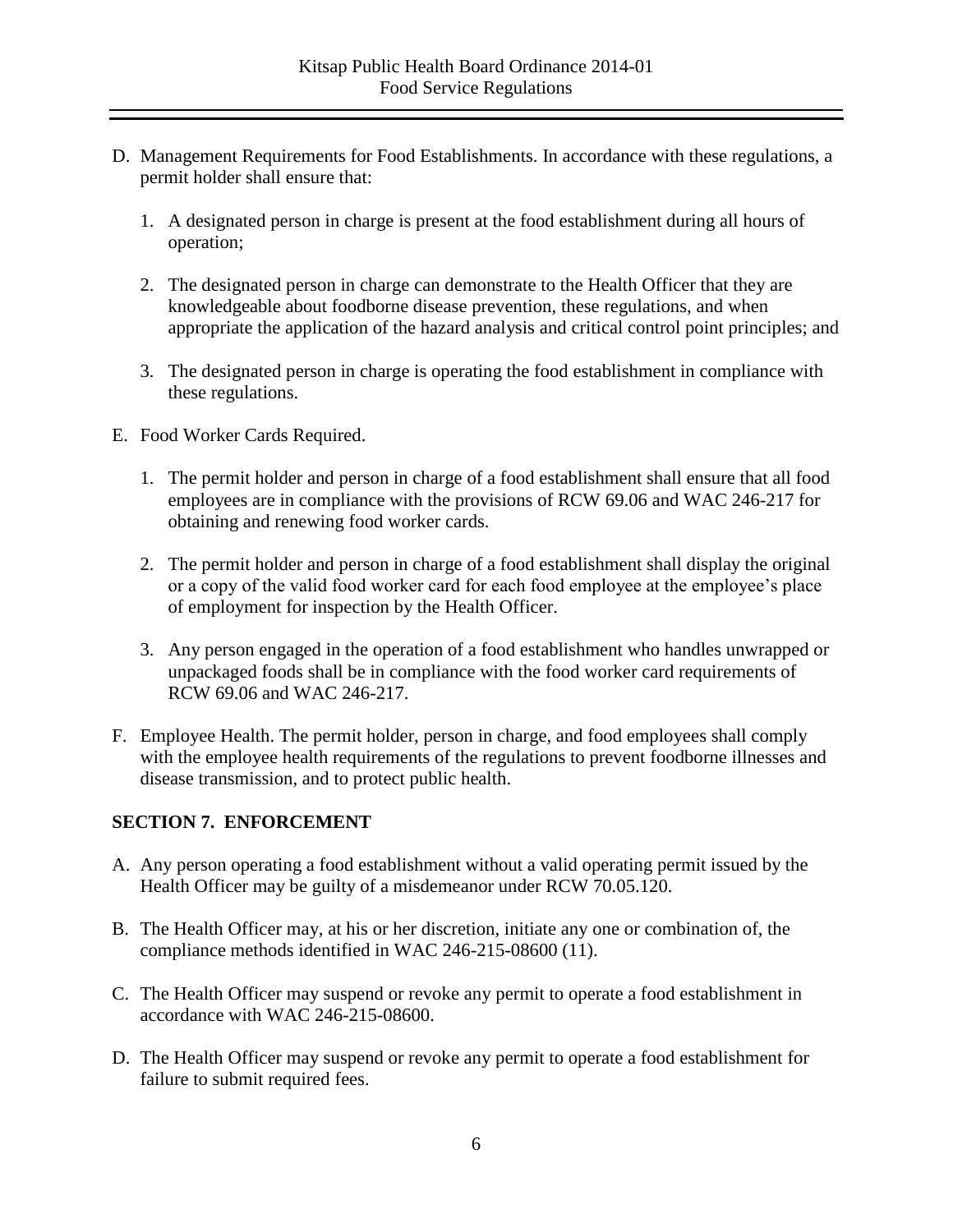- E. When the Health Officer suspends or revokes any permit to operate a food establishment, the permit holder shall immediately cease all food service operations until a hearing with the Health Officer, or his or her designated representative, finds the food establishment to be in compliance with these regulations and reinstates the permit.
- F. Any person whose food establishment permit has been suspended or revoked may make written application to the Health Officer for reinspection, a hearing, or a new application in accordance with WAC 246-215-08600. The written application for reinspection, hearing, or new application shall be made on forms, or by other means, specified by the Health Officer and shall include the applicable fee.
- G. As an alternative to the enforcement provisions set out above, the Health Officer may determine that the violation of any provision of these regulations is designated as a Class 1 civil infraction pursuant to RCW 7.80, *Civil Infractions*.
- H. The Health Officer may issue a notice of civil infraction if he or she has reasonable cause to believe that a person has violated any provision of these regulations, or has not corrected a violation as required by a written notice and order to correct violation. Civil infractions shall be issued, heard, and determined as described in RCW 7.80 and any applicable court rules.

#### **SECTION 8. FEES**

Fees may be charged to cover the cost of administration of these rules in accordance with the current Schedule of Service Charges adopted by the Public Health Board.

#### **SECTION 9. IMMUNITY FROM LIABILITY**

Inspections, rules, and orders of the Health Officer resulting from the exercise of the provisions of these regulations shall not in any manner be deemed to impose liability upon the Health Officer, Health District, or its employees, for any injury or damage resulting from the administration and enforcement of these regulations. All actions of the Health Officer shall be deemed an exercise of the police power of the state.

#### **SECTION 10. REPEALER**

Kitsap Public Health Board Ordinance 2013-02, Food Service Regulations, is hereby repealed and replaced with Kitsap Public Health Board Ordinance 2014-01, Food Service Regulations. In addition, if any resolution, code, words, rules, or regulations of the Public Health Board are in conflict with these regulations, they are hereby repealed to the extent necessary to give these regulations full force and effect.